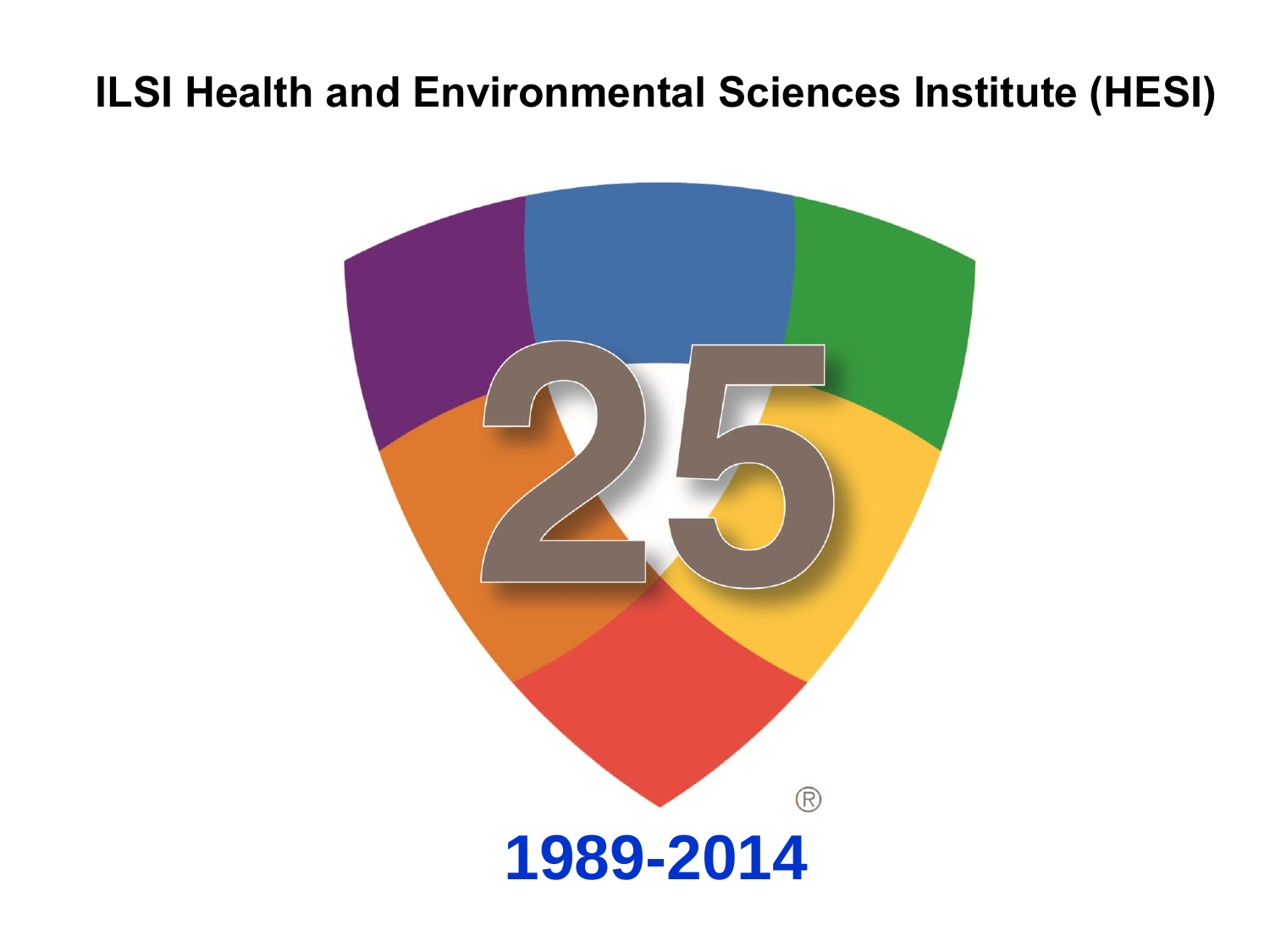# What kind of organization is HESI?

- Non-profit, global, 501(c)(3)
- Charitable entity, science for public benefit
- Focus on tripartite, transparency, credibility
- No product or company specific issues.
- No lobbying or direct influence on policy.

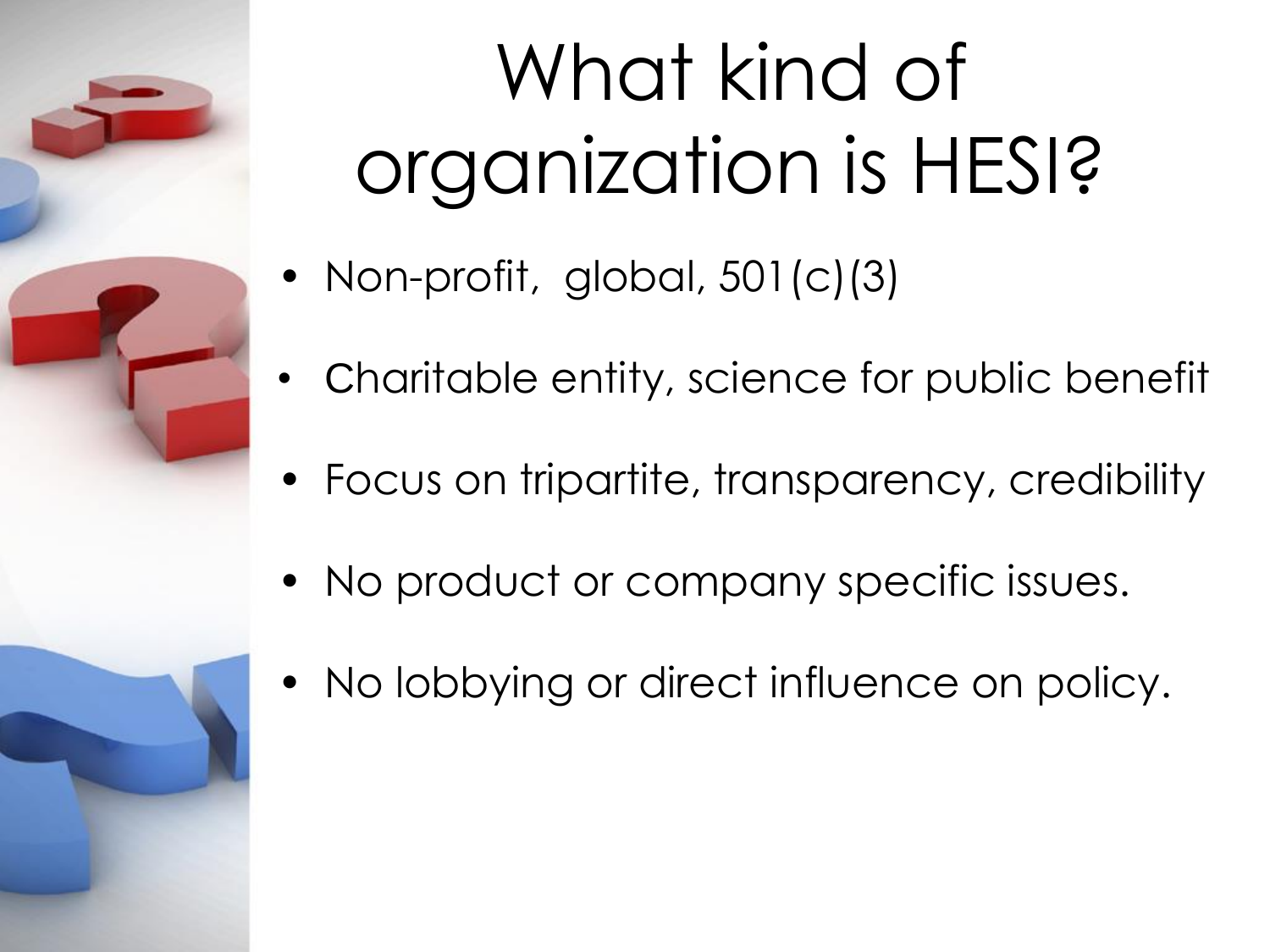## **HESI by the Numbers**

25 Years //

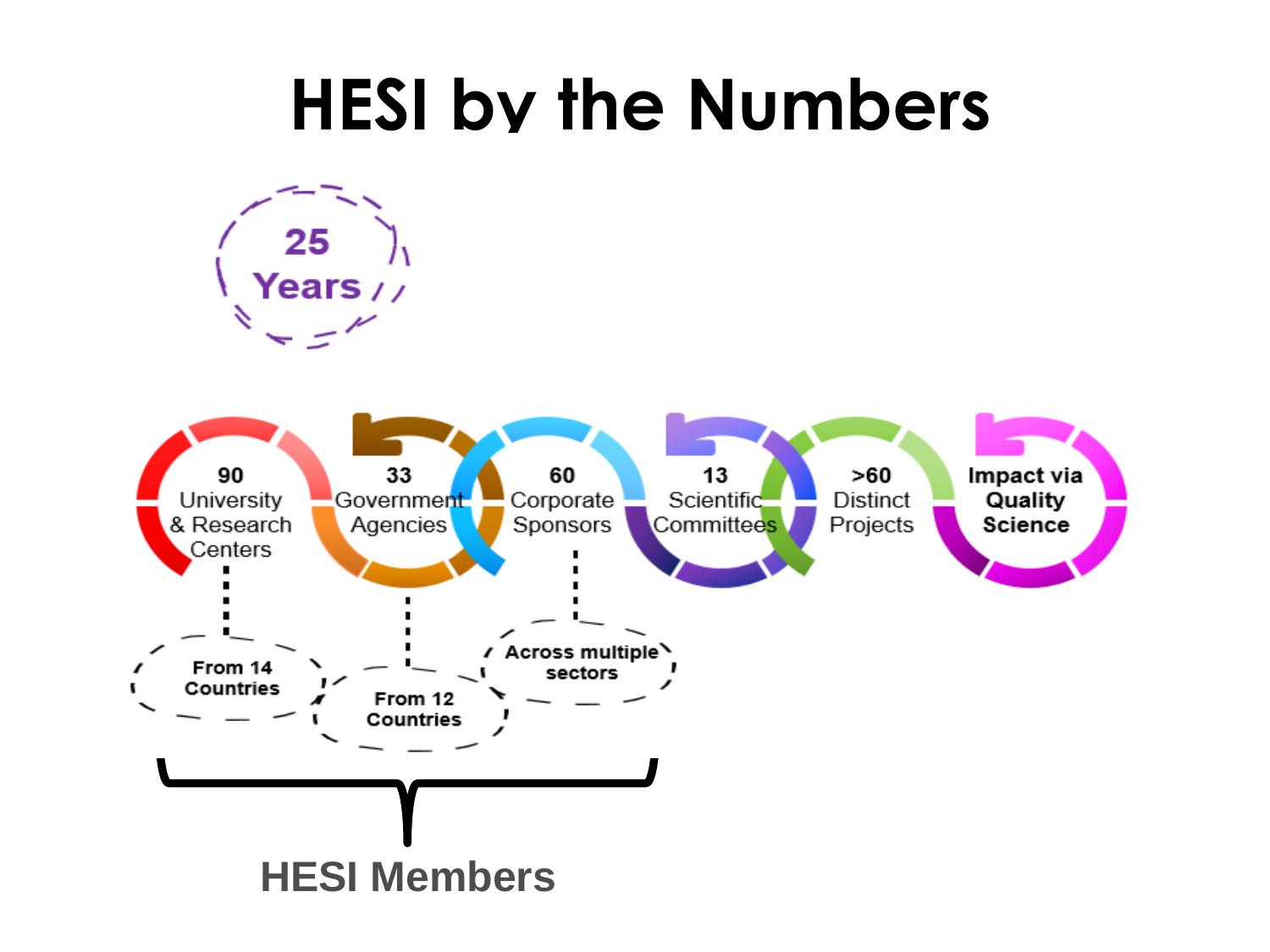## I hear a lot about all LSI What's that?

Formed in 1978, regional branches focused on food and nutrition issues.

HESI established in 1989 as a global branch of ILSI.





ILSI Health and Environmental Sciences Institute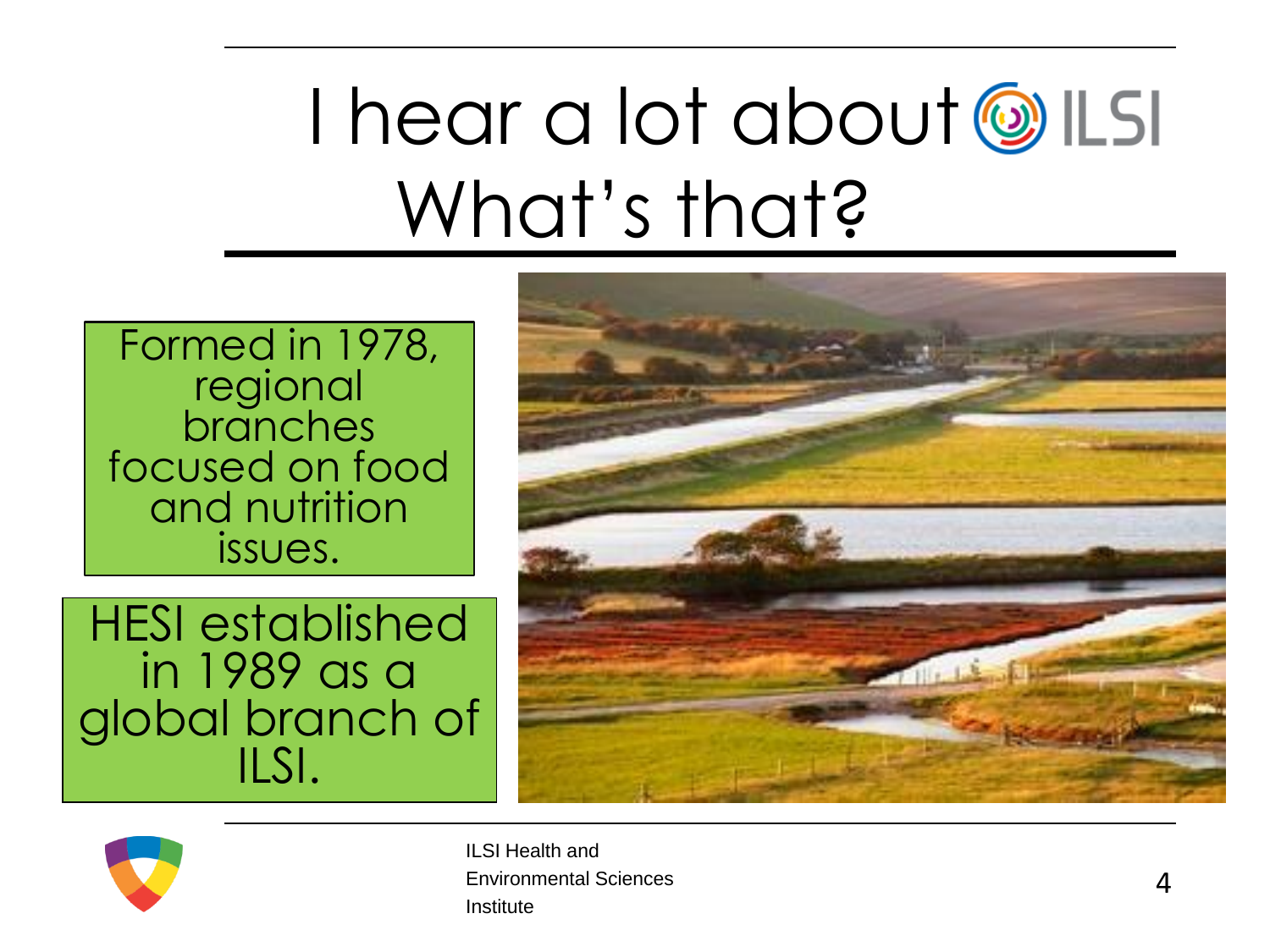## **The ILSI Network**

**HESI, ILSI Research Foundation, and Regional ILSI Branches constitute the ILSI Network** 

 $\circledcirc$  ILSI

**HESI separately incorporated with own governance and financial oversight.**

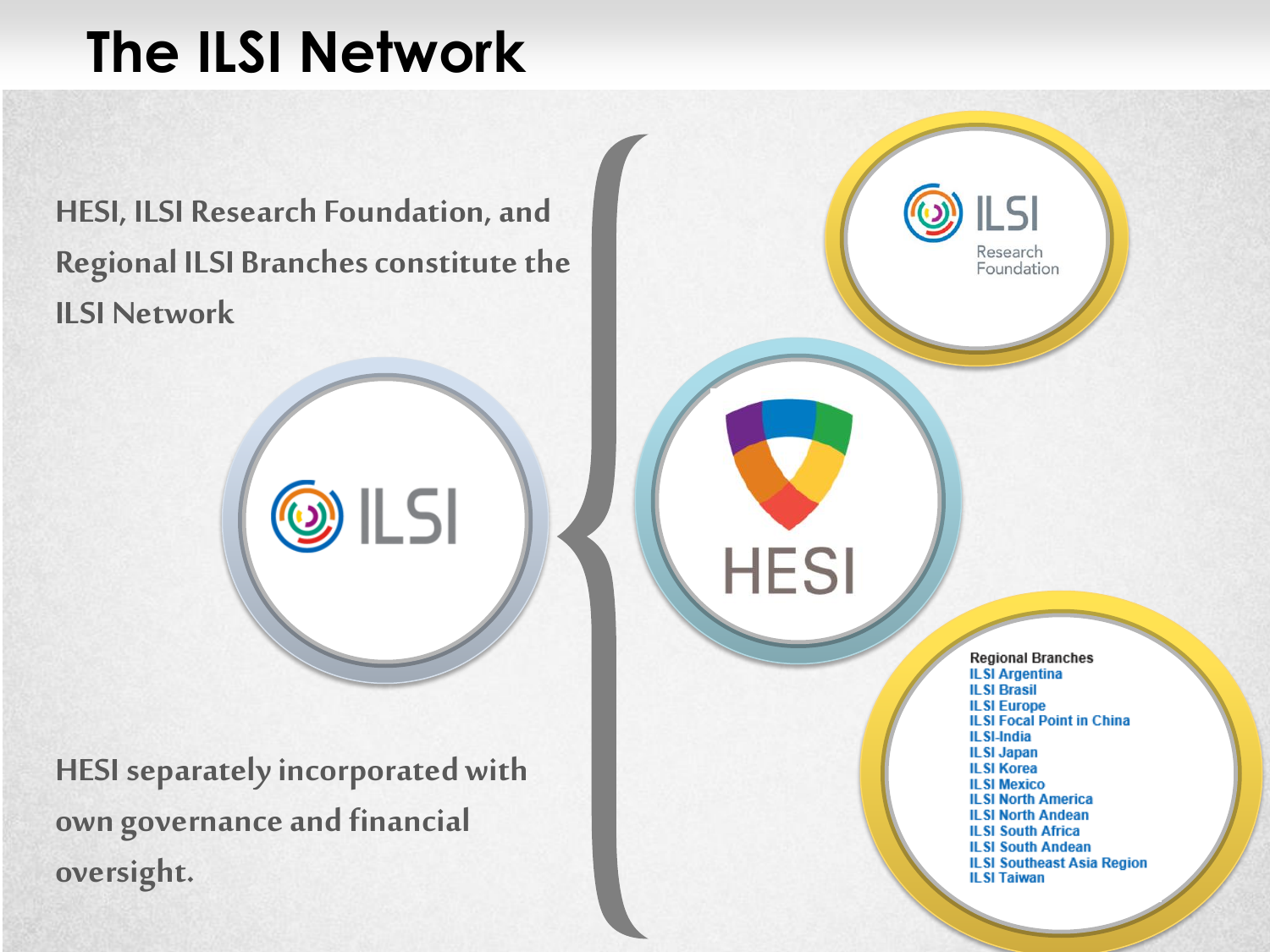### **HESI Governance and Input Structure**

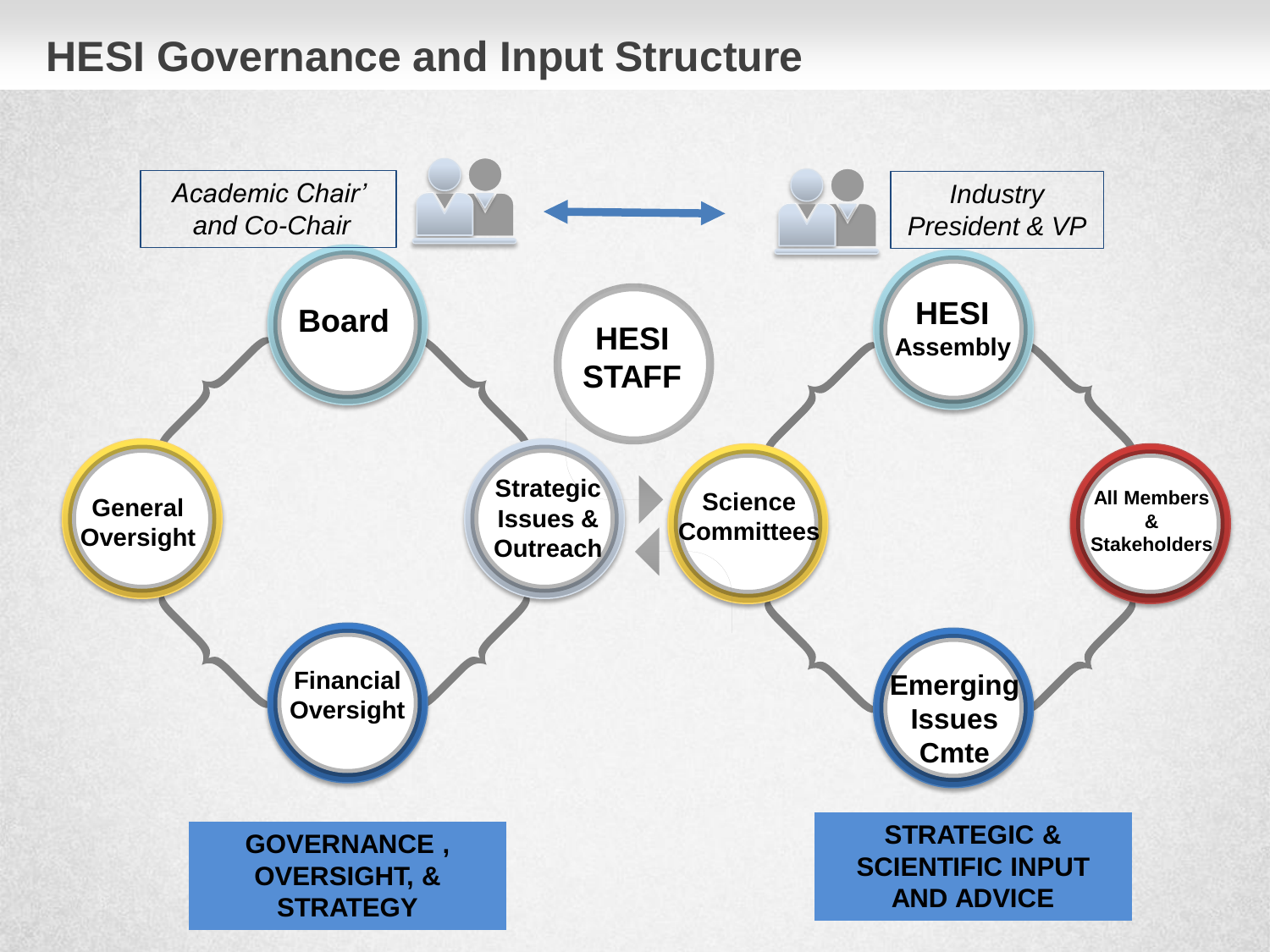

## **Resources for HESI Programs**

#### **In-kind resources (analytical and experimental) are contributed across sectors in 2013/2014**

represent millions in pooled research effort

#### **Private sector sponsor dollars**

– Provide support for infrastructure for program coordination, staffing, meetings, outreach, & some outsourced research

#### **Partnered Public Funding for 2013/14**

- Multiple opportunities secured in 2013/14 where public agencies or academic institutions funded staff or projects to exclusively support a collaborative HESI program.